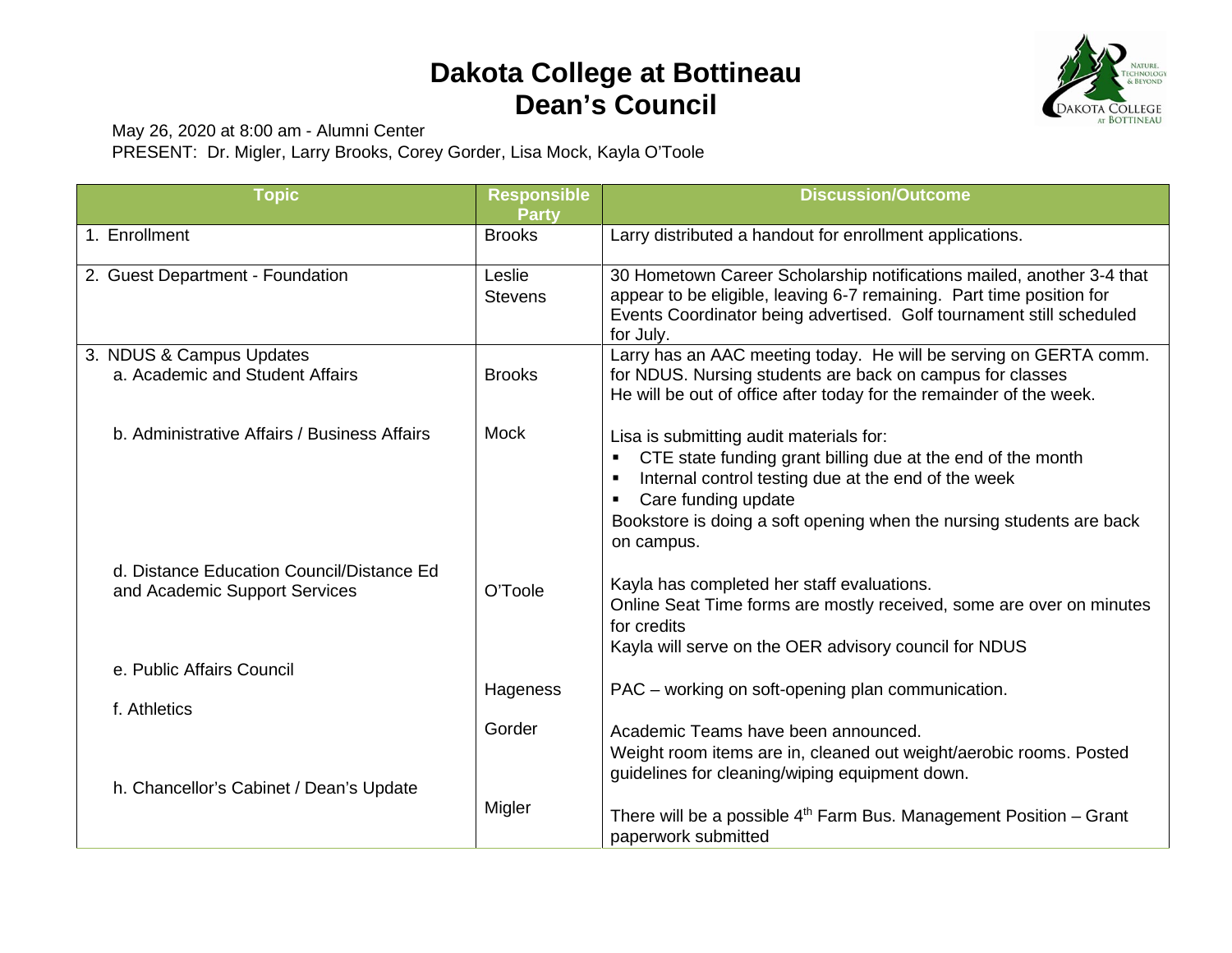## **Dakota College at Bottineau Dean's Council**



|                                                                                                                                        |                                    | $\lambda$ KOTTINEAU<br>Budget work is coming up<br>Governor has announced that state offices may start re-opening June<br>1. We will want to develop re-opening plans as well. Keith Knudson has<br>been notified that the Hemp Program will receive \$475,000 from the<br>USDA for program development and research activities. Another<br>\$30,000 will be available later after additional information is provided to<br>the USDA. We have applied for CTE funding and USDA funding to add<br>another Farm Business Management position in NW North Dakota.                                                                                                                                                                                                                                            |
|----------------------------------------------------------------------------------------------------------------------------------------|------------------------------------|-----------------------------------------------------------------------------------------------------------------------------------------------------------------------------------------------------------------------------------------------------------------------------------------------------------------------------------------------------------------------------------------------------------------------------------------------------------------------------------------------------------------------------------------------------------------------------------------------------------------------------------------------------------------------------------------------------------------------------------------------------------------------------------------------------------|
| a. Other<br>b. Policy Review Committee<br>Recommendation<br>a. Distance Ed Access Fee Waiver<br>Policy<br>b. Final Exam Request Policy | O'Toole<br><b>Brooks</b><br>Migler | <b>Click Here for Attachment</b><br>Dist. Ed. Access Fee Waiver Policy - Kayla provided an overview of the<br>policy and background information<br>Larry made a motion to approve, Corey made a $2^{nd}$ to the motion,<br>approved by all.<br>Final Exams Policy - Larry provided an overview of the policy and<br>background information<br>Corey made a motion to approve, Kayla made a 2 <sup>nd</sup> to the motion,<br>approved by all.                                                                                                                                                                                                                                                                                                                                                             |
| c. Governor's Emergency Ed Relief Funds<br>(GEERF)                                                                                     |                                    | Funding has been made available to the Governor's Office to assist K-<br>12 and Higher Ed with issues related to the COVID<br>pandemic. Discussion about a request from DCB that met the<br>Governor's request for proposals that were innovative and forward-<br>looking. Determined that the college would submit a request for funding<br>to develop "an enhanced instructional delivery station" for up to 40<br>instructors. This would consist of a laptop, two monitors, a portable<br>document camera, additional cameras and microphone, and software for<br>sending text messages directly to students. Additionally, the college<br>would request funding to develop curriculum for new CTE programs in<br>Minot that would be accessible via online, hybrid, and on-site delivery<br>methods. |